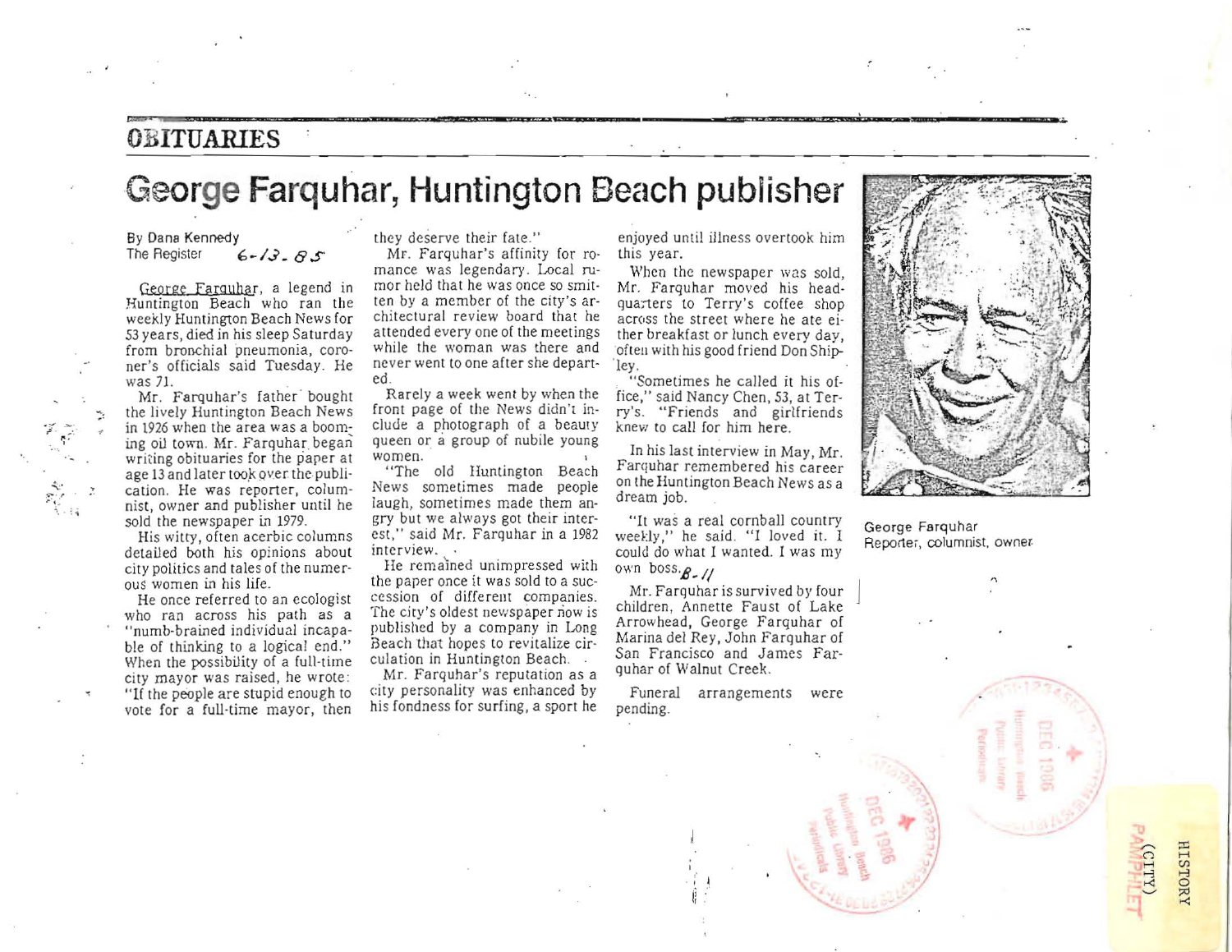### Unique, b <sup>,</sup> Georg Veteran newsman is one of a kind

By Rod Speer - Register staff writer

 $2 - 2i - 8 -$ IIUNTINGTON BEACH - Everyone knows George

That is because (corge Farquhar) has been a The part of the content of the content of the content of the list of the list of the list of the list of the list of the content of the state of the state of the state of the state of the state of the state of the state of then the owner of the Huntington Beach News. Farquitat's written words have alternately

, informed, shocked, fitiliated, angered, and southed News readers since 1927.<br>But times - if not Farquhar - change.

The Hantington Beach News is no longer 'ewned by the Furquinar family, though the world as viewed through George Farquhar's

where all highears on its pages.<br>  $\frac{1}{2}$  Now 60, Parquilar culls Terry's Coffee Shop<br>
on Main Street his "office." It is at Terry's, a<br>
black from the beach and pier that have been the subjects of so many of his stories, that Farquhar balds court.

During his leisurely lunches, old Triends, new and old girlfriends -- those ever present ghrifriends - and members of the surflug<br>fraternity step to chat.

Across the street in that old downtown section close to the ocean is the building that for<br>66 years was the home of the News, now a much different weekly newspaper than when a Farquiar was charting its course.

Then, for example, it was possible in the<br>puges of the News to learn that the Conners family of Hustington Beach had just returned from a visit to Lincolu, Neb.

There, the family was reunited with Uncle Otto, Augl Florence and a dezen or so consins. But the News under a Farmuhar also wont heavyweight on its outside pages, hawking the City Council, local school bounds, the police and others who do the public's business.<br>Now, the News Is a weekly tabloid that

serves its estimated 3,500 Huntington Beach subscribers a mixture of local and Long Beach area news, a reflection of its chain ties with 'American Publishing Co.<sup>1</sup><br>After buying the News in 1978, American

initially beefed up the news staff. It canverted the familiar full-size newspaper to tabloid and modernized its graphies and type style.

But, according to American President<br>Philip Horwith, a circulation drive did uot yield the expected results, And, Horwith says, city goverment's docision to continue its legal advertising with a competing local paper caused the company to rething its Huntington Beach activity.

That rethinking ended with paring the News staff in bull and moving its printing equipment<br>ta Tujunga, American's operating base, The editorial offices of the News now are lacated in Long Beach.

"The city didn't give us any support," Horwith says. "We felt the city didn't care. We reciprocated."

Farqubar thinks the new News is a bit dall, a whole lot dul).

lle says the old Hentington Beach News sometimes made people laugh and sometimes made them angry. "Bul we get their interest," he says

CPlugso sog FARQUHA[VRS] Goorge escorts Susen 'Bunny' Graves, 19, left, and Cherle Cempbell, 18, on walk along be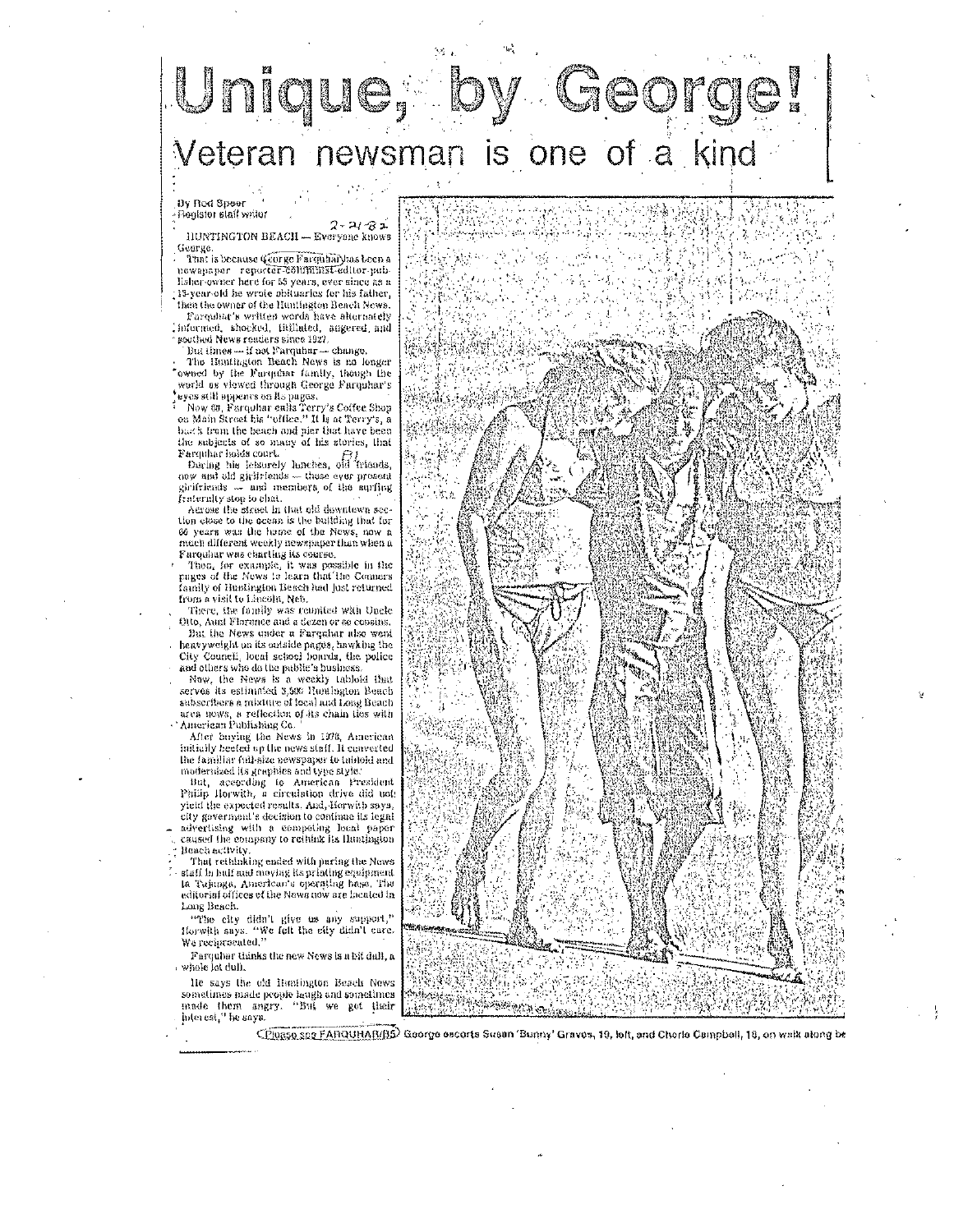

NEWS PUBLISHER GEORGE FARQUHAR READIES OLD-FASHIONED LEAD TYPE PRESS

# Era Of Gossip, Goings-On Ends For Weekly HB News

#### steve edd<mark>y</mark> Register Staff Writer

Register Staft Writer<br>
you want. That's what  $Q_{\text{corr}}$ Cail if the end of an era, if<br>
you want. That's what  $Q_{\text{corr}}$ Cail if the end of an era, if<br>
furqular, 65, whose fattily fits owned the timit<br>
prince heaves since iter

Yalleys.<br>— The new owners, American Pablishing Co. Inc., havon't completed planning for the paper's lights. But it's a good<br>completed planning for the paper's lights. But it's a good<br>Let the News' 4,000 or so paid adoseribers no longer will be

Even there are no spiritually applied to the proposed to such thinks as why doesn't anyone stay, "Your rather wears Marino skivvies" anymore?<br>"A for effect to saving the batch is experience?" and the proposed is a subsequ

for a newspaper technology that long ago died.<br>
Facquiant has a contract with the new owners to remain<br>
on the scene in some capacity for two years. He says in

on tax second in some captury run very get in mind for the News.<br>
Yet one, thing is certain, the paper is going to hook<br>
Very one, thing is certain, the paper is going to hook<br>
different, Up to now, the News has been cauti school play garb or the Christmas decorations adurating<br>someone's mobile home.

dell Horwith, 24, the new general manager, said the paper eventually will be produced in American Publishing's Tolonga beadquarters and dust the mattern, computer-dominated "eold type" printing pracess will be ised.

That'll mean a paper as narrow as all the others you ace.<br>And no more sandded fingers.

What finally convinced Farqular to sett, he says, was<br>the city connell's action last year to award a lacrative<br>legal advertising contract to the rival Huntington Beach

The presence is considered in the transportance of the property of the construction of Lang Benediction and the construction of the construction of the construction of the construction of the construction of the constructi say

The News was the law bickler, as in years gast, and Farquhar said he believes the conneil's move will cost city Inxpayers an additional \$10,000 per year.<br>The News currently employs only seven people, Far-

qubar said, but that doesn't interfure with news gathering. That's because the news isn't gathered by anyone --- the vest bulk of it is matted or hand delivered to the paper's Main Street office

wir van de verything gets published, 160.<br>"We've got the hometown touch," Finquhur said. "I've

been here 52 years, and in that time you get acquainted with everybody.

"But it's changing, no doubt about it. I take all the pictures, and the other day I went to the installation of r gle

some new women's club officers. You can really tell the<br>trea is gutting freeway-oriented, Just people who buy a<br>tract home fiere and work somewhere else. A woman since in<br>one mere and work somewhere else. A woman asked where nor offices were, and i said by the pier, She said. "What pier?" I'm hearing that stud all the time new."

...<br>It was the pier that sold Parquhar on Huntington Boach

in the first place, in 1927, when he was 13 years old.<br>The funnity had moved from lowa after Furquhar's acwsman rather, the late James Farquhar, parchased the News

rews<br>from that because and that pier, and I said, this is the<br>place for the," Farquiar said, "Tia, a surfer. I live the<br>water. I jot a teler in swimming in high school. That's<br>water I give the best."

Farquiter and slephrather Tom Wyllie assumed fell control of the paper when their father died in 1979.<br>Parqohat said the new owner has taken passession of the

production<br>and the building and all equipment. The production<br>ranchines haven't been manufactured for years, and the<br>ranchines haven't been manufactured for years, and the<br>paper has survived by picking up method parts from junked units.

The words you see on muchings and thas and on the walls of the hackshop are enough to make an old newsman cry in this beer. Lodlow, Fourthild. Cames. Castus Old Face

There's the small of bot metal and the clank of an antique Linerype machine.

"The end of an era, yea've got it," Farquhar said. He<br>and assistant Maurice Young trade old newspaper anesdates while the youngster in the crowd, "printin's devil"<br>Janice McIntosh, listins in.<br>"I suppose all the stuff they've got now is progress, in a

way." Facquitar said, referring to the new electronic<br>precesses of producing howspapers. "It's more elft-.<br>ew electronic **Pierré** 

But Parquitar says he isn't sad about the champover.<br>As a mattee of foet, he thinks he's going to take an old friend on an an offer to four him on a round-the-world cruise

New general manager Horwith says changes are down the road, but the News still will be "various it's oriented. He hopes circulation can jump by about 10,000 in the next yea.

<sup>1</sup> There's onlimited petential," he said The News currently costs 15 per year and is malled every week under a second-class permit.

second constant in its distribution," Herwith said. "But now it's really only recognized by the old-t-inners. By that I mean prople who here here since 1950 or before, The origin prople who we have the since 1950 or befor

Meanwhile, George and Miniries and Janice are as back, and the presses will be reling soon. There's a calendar on the wall and a clock on a table.  $-631$ 

The calendar says January 1979, but the elock runs two hours behind.